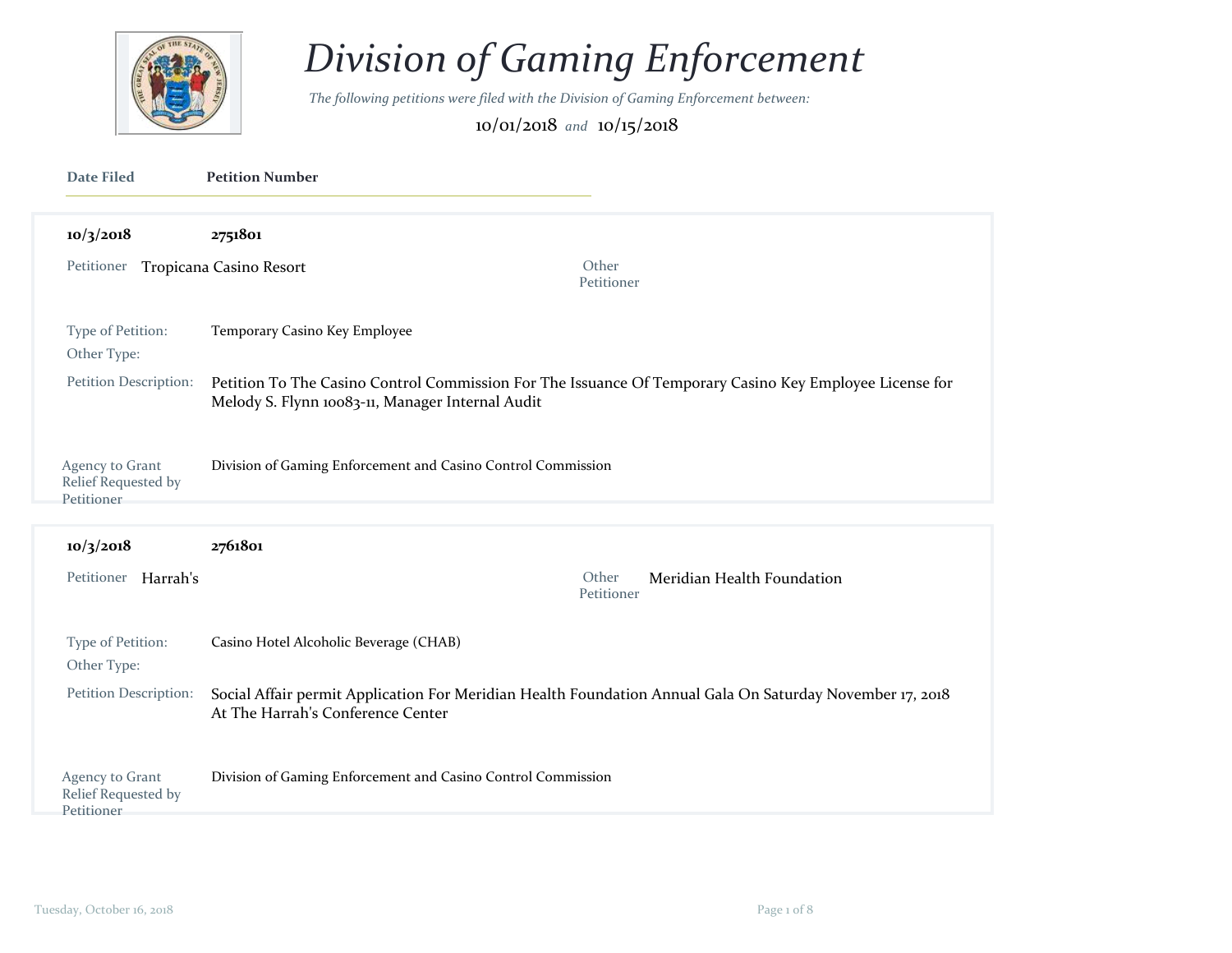| <b>Date Filed</b>                                    | <b>Petition Number</b>                                                                                                                                   |  |
|------------------------------------------------------|----------------------------------------------------------------------------------------------------------------------------------------------------------|--|
| 10/3/2018                                            | 2761802                                                                                                                                                  |  |
| Petitioner                                           | Other<br>Borgata, Marina District Development Corp.<br>Petitioner                                                                                        |  |
| Type of Petition:<br>Other Type:                     | Temporary Casino Key Employee                                                                                                                            |  |
| Petition Description:                                | Petition To The Casino Control Commission For The Issuance Of Temporary Casino Key Employee Louis<br>Totoro 00795-11 Racebook Supervisor                 |  |
| Agency to Grant<br>Relief Requested by<br>Petitioner | Division of Gaming Enforcement and Casino Control Commission                                                                                             |  |
| 10/3/2018                                            | 2761803                                                                                                                                                  |  |
| Petitioner                                           | Other<br>Boardwalk Regency Corp.<br>Petitioner                                                                                                           |  |
| Type of Petition:<br>Other Type:                     | Temporary Casino Key Employee                                                                                                                            |  |
| Petition Description:                                | Petition To The Casino Control Commission For The Issuance Of Temporary Casino Key License For Ryan M.<br>Quintana 010084-11, Manager Security Shift D/R |  |
| Agency to Grant<br>Relief Requested by<br>Petitioner | Division of Gaming Enforcement and Casino Control Commission                                                                                             |  |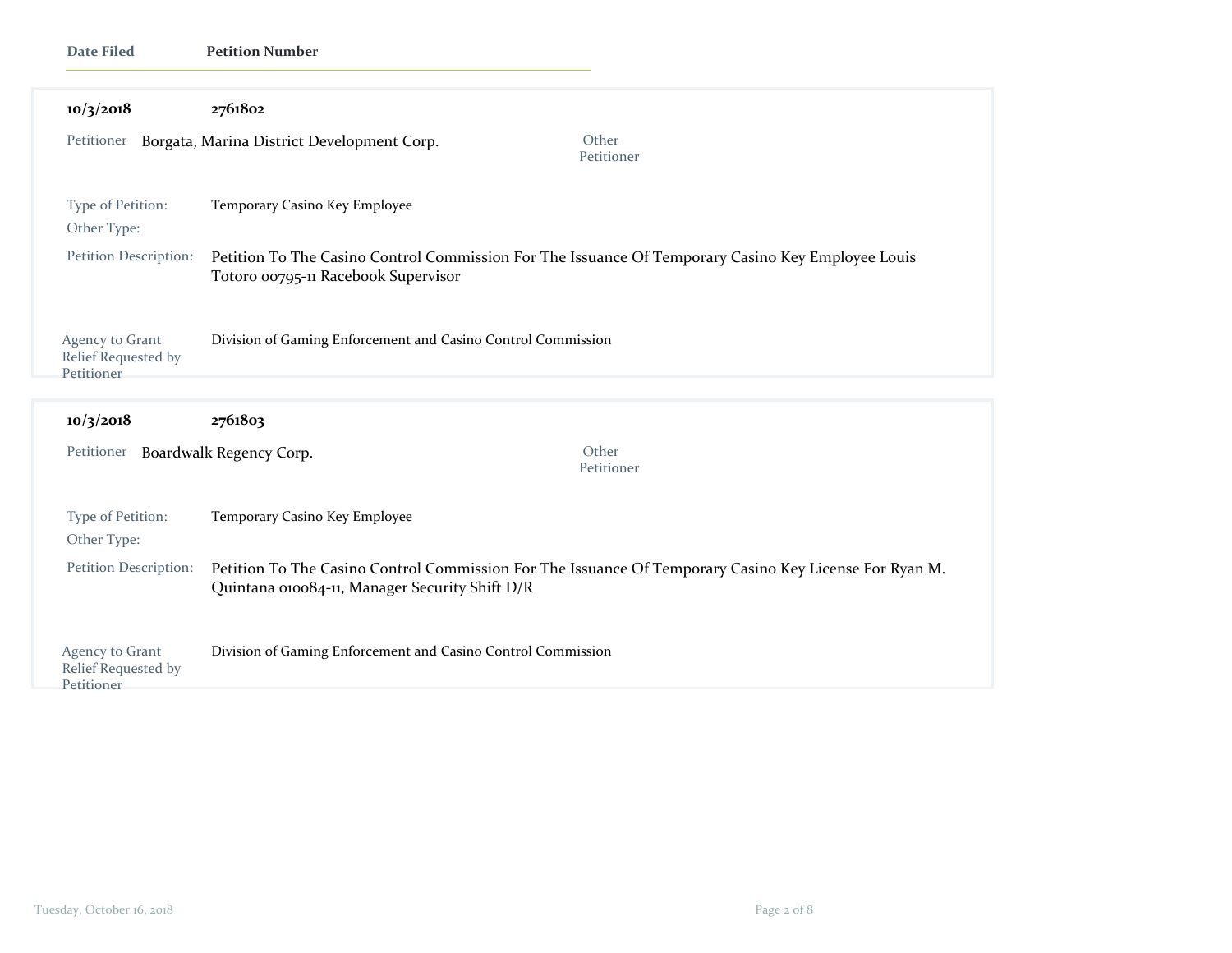| <b>Date Filed</b>                                    | <b>Petition Number</b>                                                                                                                                            |                                                                                                                                                                                         |  |
|------------------------------------------------------|-------------------------------------------------------------------------------------------------------------------------------------------------------------------|-----------------------------------------------------------------------------------------------------------------------------------------------------------------------------------------|--|
| 10/3/2018                                            | 2761804                                                                                                                                                           |                                                                                                                                                                                         |  |
| Petitioner Tropicana Casino Resort                   |                                                                                                                                                                   | Other<br>Petitioner                                                                                                                                                                     |  |
| Type of Petition:<br>Other Type:                     | <b>Transactional Waiver</b>                                                                                                                                       |                                                                                                                                                                                         |  |
| Petition Description:                                |                                                                                                                                                                   | In The Matter Of The Petition Of Tropicana Atlantic City Corp Requesting The Issuance Of A transactional<br>Waiver To Immediately Commence Sports Pool Or Online Sports Pool Operations |  |
| Agency to Grant<br>Relief Requested by<br>Petitioner | Division of Gaming Enforcement                                                                                                                                    |                                                                                                                                                                                         |  |
| 10/3/2018                                            | 2761805                                                                                                                                                           |                                                                                                                                                                                         |  |
| Petitioner                                           | Tropicana Casino Resort                                                                                                                                           | Other<br>Petitioner                                                                                                                                                                     |  |
| Type of Petition:<br>Other Type:                     | Temporary Casino Key Employee                                                                                                                                     |                                                                                                                                                                                         |  |
| Petition Description:                                | Petition To The Casino Control Commission For The Issuance Of A Temporary Casino Key Employee License<br>For Brian S. Barnett 10085-11, Shift Supervisor Security |                                                                                                                                                                                         |  |
| Agency to Grant<br>Relief Requested by<br>Petitioner | Division of Gaming Enforcement and Casino Control Commission                                                                                                      |                                                                                                                                                                                         |  |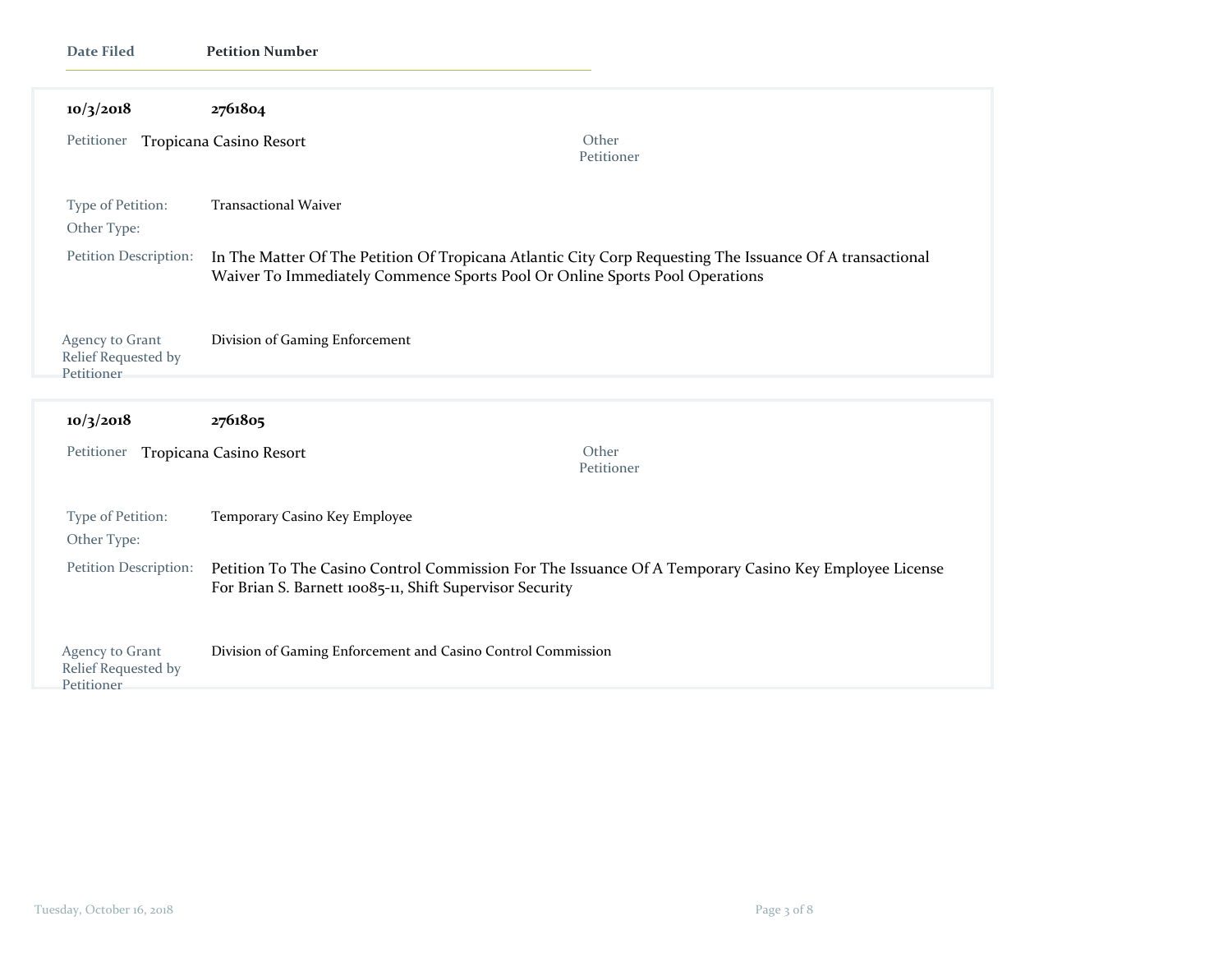| <b>Date Filed</b>                                    | <b>Petition Number</b>                                                                                                                                                                                                      |  |
|------------------------------------------------------|-----------------------------------------------------------------------------------------------------------------------------------------------------------------------------------------------------------------------------|--|
| 10/4/2018                                            | 2771801                                                                                                                                                                                                                     |  |
| Petitioner                                           | Other<br>GameCo LLC<br>Petitioner                                                                                                                                                                                           |  |
| Type of Petition:<br>Other Type:                     | <b>Transactional Waiver</b>                                                                                                                                                                                                 |  |
| Petition Description:                                | In The Matter Of The Joint Petition Of<br>GameCo LLC And Certain Casino Licenses To Continue To Transacting Business Prior To The Licensure Of<br>GameCo LLC                                                                |  |
| Agency to Grant<br>Relief Requested by<br>Petitioner | Division of Gaming Enforcement                                                                                                                                                                                              |  |
| 10/4/2018                                            | 2771802                                                                                                                                                                                                                     |  |
| Petitioner                                           | Other<br>Boardwalk 1000, LLC<br>Petitioner                                                                                                                                                                                  |  |
| Type of Petition:<br>Other Type:                     | Temporary Casino Key Employee                                                                                                                                                                                               |  |
| Petition Description:                                | In The Matter Of The Petition Of Boardwalk 1000 For The Temporary Qualification Of Joseph Lupo As<br>President And The Issuance Of Temporary Casino Key Employee License And Waiver Of Residency<br>Requirement To Mr. Lupo |  |
| Agency to Grant<br>Relief Requested by<br>Petitioner | Division of Gaming Enforcement and Casino Control Commission                                                                                                                                                                |  |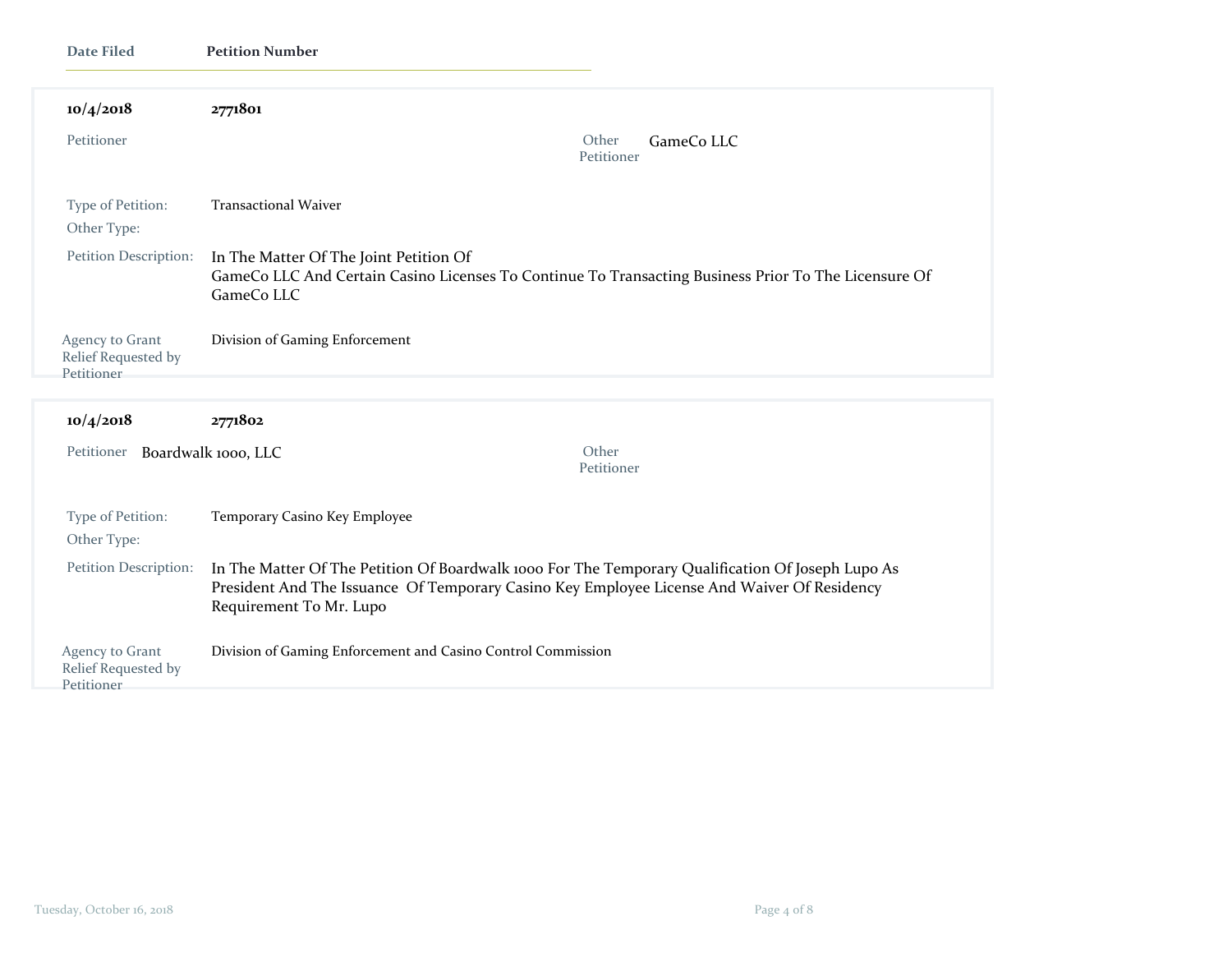| <b>Date Filed</b>                                    | <b>Petition Number</b>                                                                                                                                                                                                         |                     |
|------------------------------------------------------|--------------------------------------------------------------------------------------------------------------------------------------------------------------------------------------------------------------------------------|---------------------|
| 10/9/2018                                            | 2821801                                                                                                                                                                                                                        |                     |
| Petitioner Boardwalk 1000, LLC                       |                                                                                                                                                                                                                                | Other<br>Petitioner |
| Type of Petition:<br>Other Type:                     | <b>Transactional Waiver</b>                                                                                                                                                                                                    |                     |
| Petition Description:                                | In the Matter Of Petition Of Boardwalk 1000, For A Transactional Waiver To Commence Sports Pool And<br><b>Online Sports Pool Operations</b>                                                                                    |                     |
| Agency to Grant<br>Relief Requested by<br>Petitioner | Division of Gaming Enforcement                                                                                                                                                                                                 |                     |
| 10/9/2018                                            | 2821802                                                                                                                                                                                                                        |                     |
|                                                      | Petitioner Borgata, Marina District Development Corp.                                                                                                                                                                          | Other<br>Petitioner |
| Type of Petition:<br>Other Type:                     | Casino Hotel Alcoholic Beverage (CHAB)                                                                                                                                                                                         |                     |
| Petition Description:                                | Accept This Letter As Marina District Development Company, Borgata Hotel Casino & Spa Request For CHAB<br>Approval To Host A Consumer Alcoholic Beverage Tasting Event Ultimate Food Experience November 10, 2018<br>7-10 P.M. |                     |
| Agency to Grant<br>Relief Requested by<br>Petitioner |                                                                                                                                                                                                                                |                     |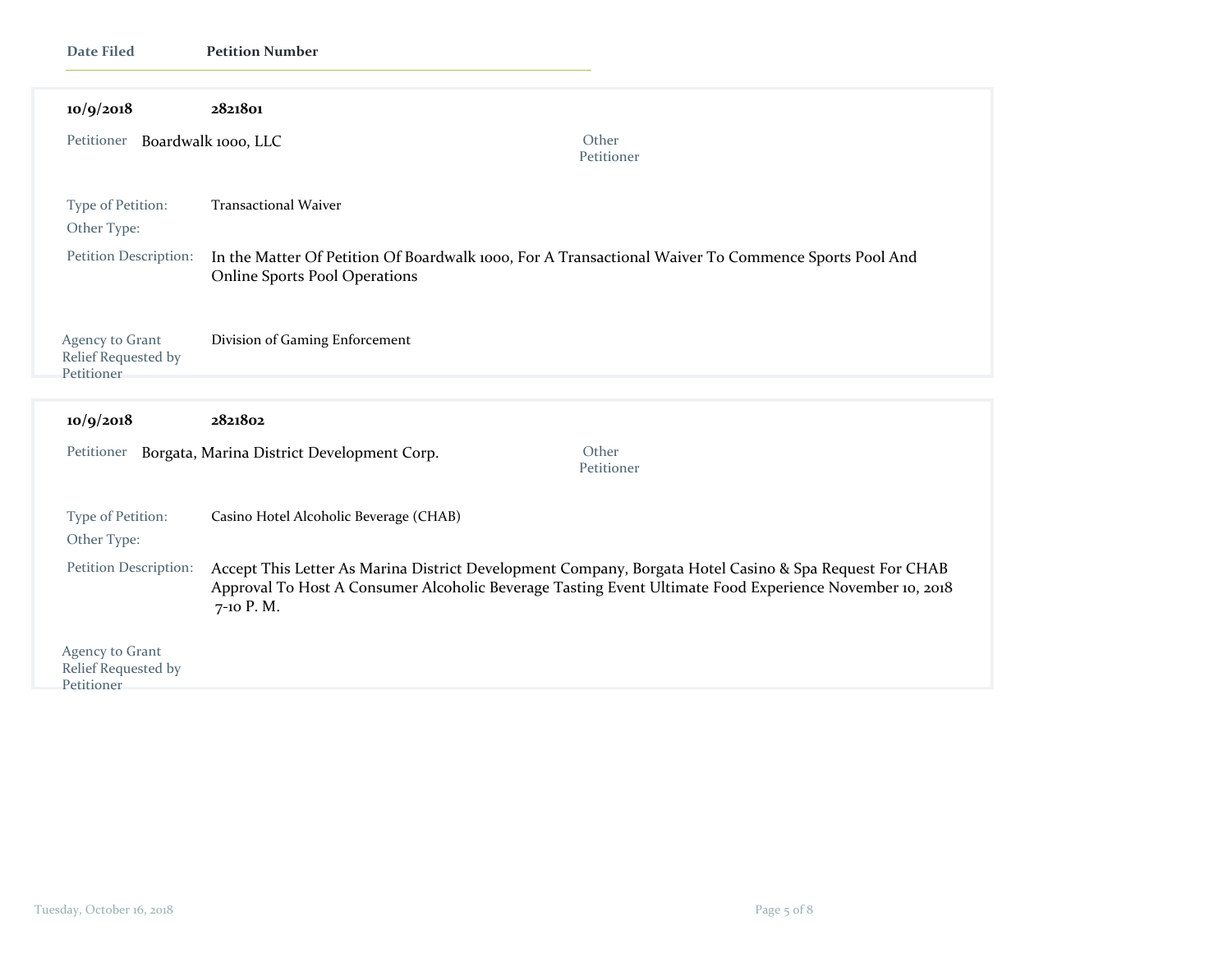| Date Filed                                           | <b>Petition Number</b>                                                                                                                                     |                                                                |
|------------------------------------------------------|------------------------------------------------------------------------------------------------------------------------------------------------------------|----------------------------------------------------------------|
| 10/9/2018                                            | 2821803                                                                                                                                                    |                                                                |
| Petitioner Harrah's                                  |                                                                                                                                                            | Other<br>Petitioner                                            |
| Type of Petition:<br>Other Type:                     | Temporary Casino Key Employee                                                                                                                              |                                                                |
| Petition Description:                                | Petition To The Casino Control Commission For The Issuance Of Temporary Casino Key Employee License For<br>Yesenia Avalos 009831-11 Manager Collection ESS |                                                                |
| Agency to Grant<br>Relief Requested by<br>Petitioner | Division of Gaming Enforcement and Casino Control Commission                                                                                               |                                                                |
| 10/11/2018                                           | 2841801                                                                                                                                                    |                                                                |
| Petitioner                                           |                                                                                                                                                            | Other<br>The Vanguard Group/Churchill Downs Inc.<br>Petitioner |
| Type of Petition:<br>Other Type:                     | <b>Institutional Investor Certification</b>                                                                                                                |                                                                |
| Petition Description:                                | The Vanguard Group Currently Holds 1,038,814 Shares Of Voting Stock Of Churchill Downs Incorporated                                                        |                                                                |
| Agency to Grant<br>Relief Requested by<br>Petitioner | Division of Gaming Enforcement                                                                                                                             |                                                                |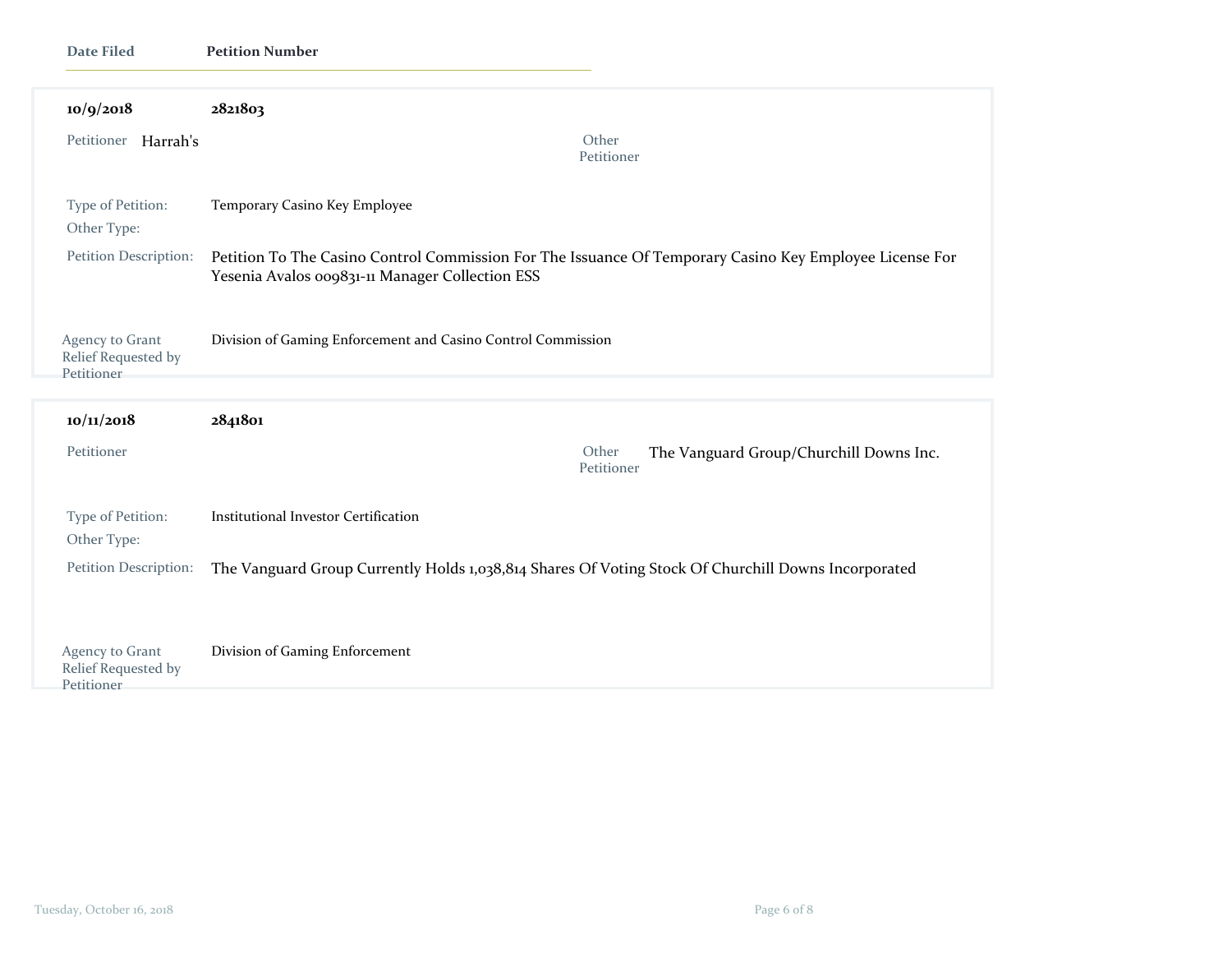| <b>Date Filed</b>                                    | <b>Petition Number</b>                                                                                                                                  |  |
|------------------------------------------------------|---------------------------------------------------------------------------------------------------------------------------------------------------------|--|
| 10/12/2018                                           | 2851801                                                                                                                                                 |  |
| Petitioner                                           | Other<br>PAR Capital mangement Inc./ Churchill Downs<br>Petitioner                                                                                      |  |
| Type of Petition:<br>Other Type:                     | Institutional Investor Certification                                                                                                                    |  |
| Petition Description:                                | PAR Capital Currently Holds 680,966 Shares Of Voting Stock Of Churchill Downs Inc.                                                                      |  |
| Agency to Grant<br>Relief Requested by               | Division of Gaming Enforcement                                                                                                                          |  |
| Petitioner                                           |                                                                                                                                                         |  |
| 10/12/2018                                           | 2851802                                                                                                                                                 |  |
| Petitioner Harrah's                                  | Other<br>Petitioner                                                                                                                                     |  |
| Type of Petition:<br>Other Type:                     | Temporary Casino Key Employee                                                                                                                           |  |
| Petition Description:                                | Petition To The Casino Control Commission For The Issuance Of Temporary Casino Key Employee For<br>Walter M. Brown 009336-11, Shift Manager Security/DR |  |
| Agency to Grant<br>Relief Requested by<br>Petitioner | Division of Gaming Enforcement and Casino Control Commission                                                                                            |  |